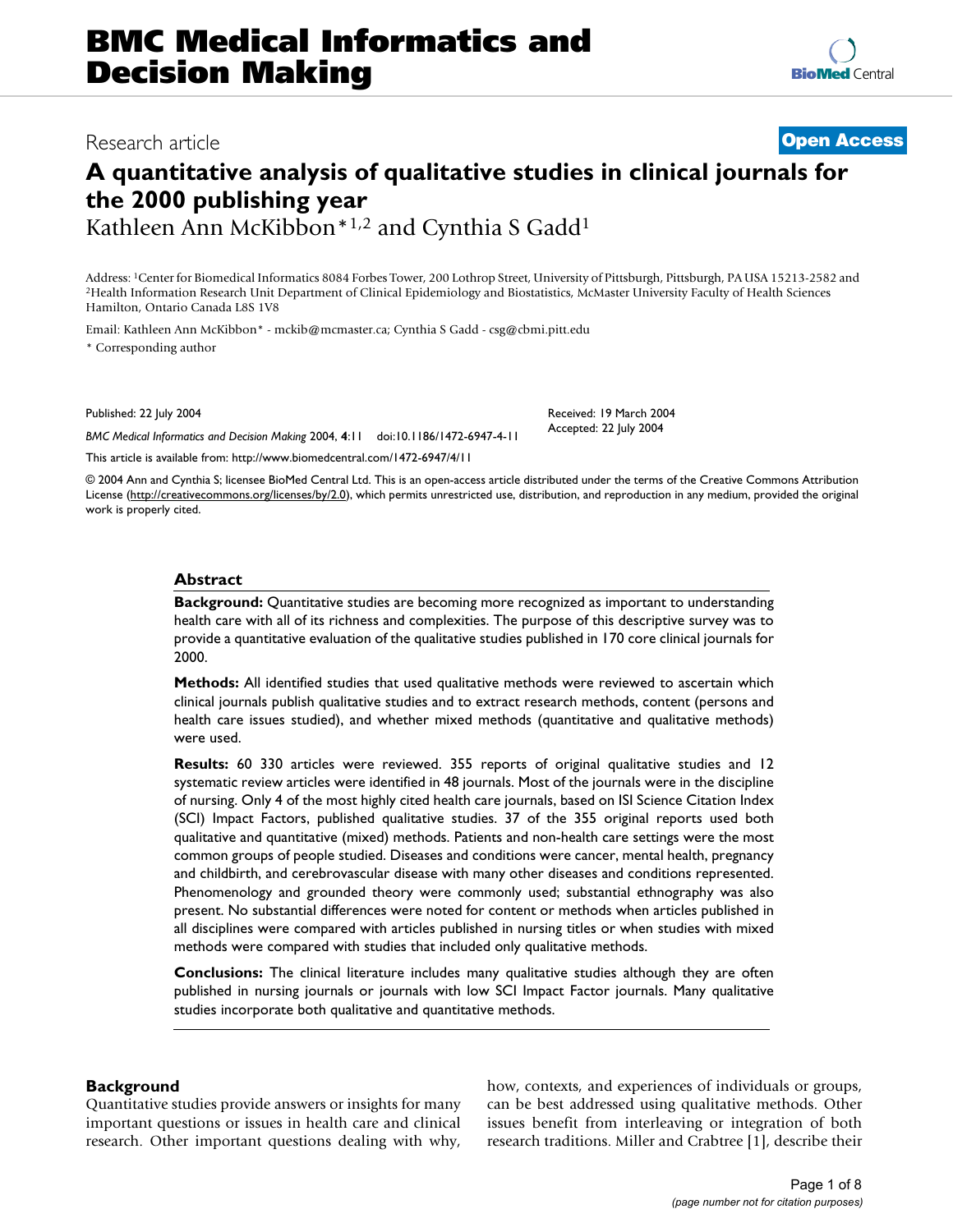experiences working in family medicine, a clinical domain where balancing qualitative and quantitative research styles benefits both patients and their families and health care professionals. They embrace holding "quantitative objectivism in one hand and qualitative revelations in another" and encourage others to use findings from both paradigms in understanding and practicing effective health care. Creswell and colleagues expand on this theme by stating that "When used in combination, both quantitative and qualitative data yield a more complete analysis, and they complement each other" [2].

Most studies in the major clinical journals have been quantitative studies. Very few qualitative studies and even fewer that combine both qualitative and quantitative approaches are published. An example of the breadth of qualitative studies and how findings and results can be combined across paradigms is a study by Jolly and Wiles [3,4] who used mixed methods to study a nurse-led intervention for 422 adults after myocardial infarction and 175 adults with new-onset angina in 67 general practices in the United Kingdom. Their study showed statistically insignificant results at 1 month for eating healthy food, participating in exercise programs, and successful smoking cessation. Although patients in the nurse-led group were more likely to attend a rehabilitation program (37% vs. 22%,  $P = 0.001$ ) attendance was disappointingly low. The researchers interviewed a group of patients using qualitative methods and found that people felt survival after a myocardial infarction indicated that the event had not been all that serious. Health care professionals often communicated simplified data about recurrence and being "back to normal" in 6 weeks. Because of these two issues, patients felt that their cardiac problems had probably been mild and therefore were not sufficiently motivated to implement major lifestyle changes.

Another example of the use of mixed methods was research done by Willms and Wilson and their colleagues [5-7] on smoking cessation. They found the meanings that patients who smoked attributed to their cigarettes (peer acceptance, coping during a time of stress and feeling out of control, feeling more like an adult, and smoking as more glamorous, tough, and rebellious) had more influence on cessation than did such external conditions as nicotine gum or counseling. Until the complex issues of why individuals smoke were dealt with, few were motivated to change their attitudes towards smoking and thus stop smoking.

Another effective example of integrated qualitative (ethnography) and quantitative (epidemiology) methods was a study done by Borkan and colleagues [8] to determine predictors of recovery after hip fracture in elderly patients. Traditional predictors such as age, type of break, and comorbidity, were collected by using standard questionnaires. In-depth interviews were used to collect injury narratives focusing on internal explanations of the fracture, sense of disability, and view of the future after hip fracture. None of the epidemiology factors predicted successful outcomes but those who perceived their fracture as more external or mechanical as opposed to an internal or organic problem (e.g., related to chronic disease) were more likely to have good recovery. Persons who perceived their disability in the context of autonomy, independence, and connection with the outside world also showed better ambulation at 3 and 6 months than persons with a more narrow and confined view of the fracture and its resulting disability.

Donovan and colleagues [9] used mixed methods to study prostate cancer screening and treatment choices to determine why study recruitment was lower than expected. Rousseau and Eccles and their colleagues [10,11] used qualitative methods (case interviews) to explain the limited use of computerized guidelines for asthma and angina in a primary care study done in the United Kingdom. Many other examples exist; Creswell and colleagues describe 5 additional mixed methods studies in primary care as well as provide criteria for evaluating mixed methods studies [2].

We postulate that qualitative studies, either stand-alone reports or studies with mixed methods, are occurring more frequently in health care. This paper was done to describe the publishing of qualitative studies in 1 year of clinical literature, document and present the range of content and techniques in these studies, and establish a baseline for subsequent studies. We defined our sample to include all articles published in a set of major general medical, mental health, or nursing journals during 2000. We determined how many qualitative studies were published and in which journals, and extracted design methods and healthcare content, and how often studies used mixed methods and analyses. Because the nursing literature published a higher proportion of qualitative studies in our sample we also compared studies published in nursing journals with other journals to ascertain if quantitative differences exist across disciplines in the use of qualitative methods. Our analysis is a quantitative review of qualitative studies in health care in 2000.

# **Methods**

The Health Information Research Unit of the Department of Clinical Epidemiology and Biostatistics, Faculty of Health Sciences at McMaster University in Hamilton, Ontario, Canada was the editorial office for four evidence-based summary journals in 2000: *ACP Journal Club* (internal medicine content), *Evidence-Based Medicine* (family/general practice content), *Evidence-Based Nursing* (general care nursing content),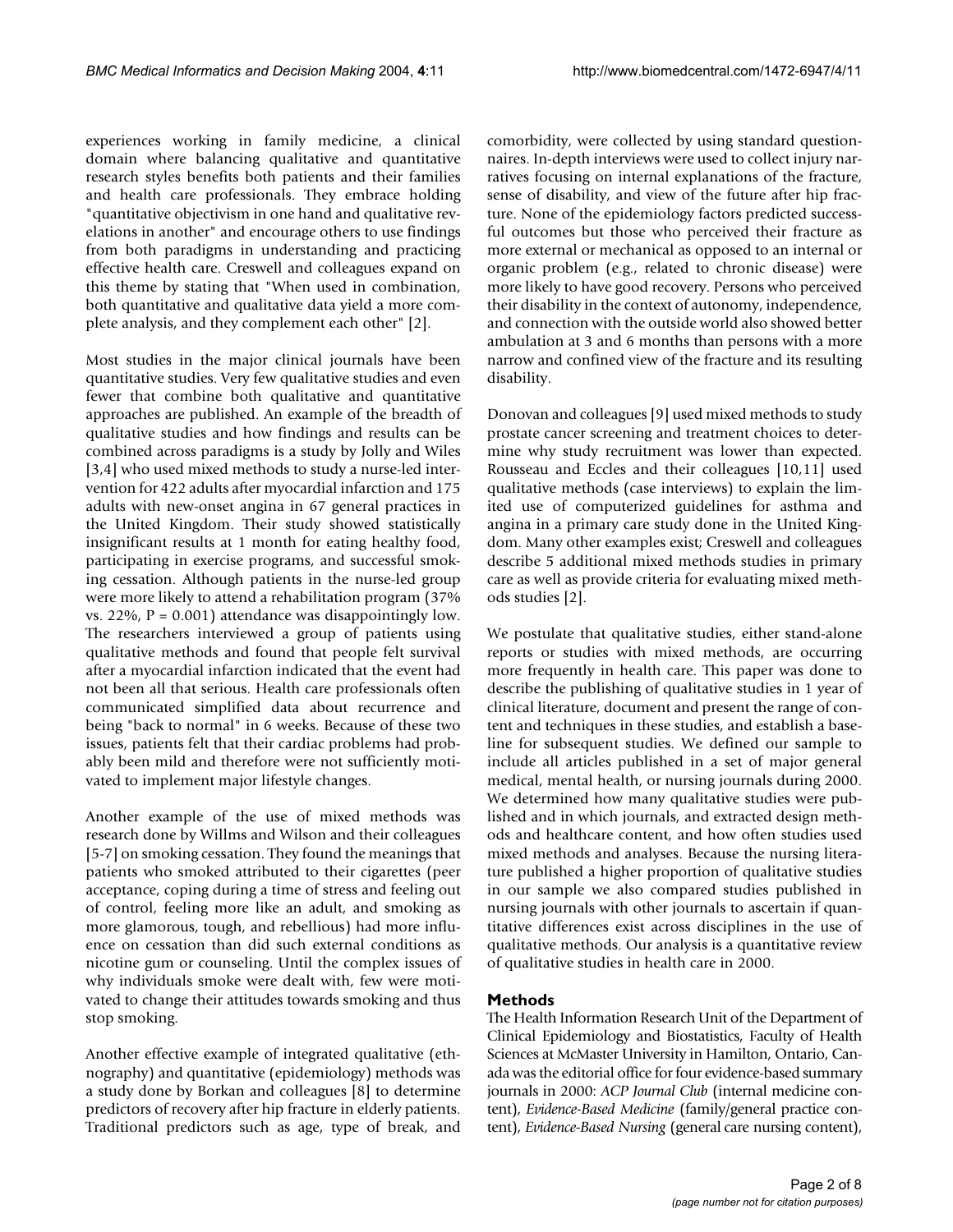and *Evidence-Based Mental Health* (mental health care content). Their purpose is to provide enhanced abstracts and commentaries on important high-quality original studies and review articles for their respective clinical audiences. To identify these studies and review articles, 6 research staff read major clinical journals to ascertain if articles were in 1 or more categories of therapy, diagnosis, prognosis, etiology, economics, clinical prediction guides, differential diagnosis, and qualitative studies and if so, did each meet predefined methodology criteria for study quality[12]. For 2000 we intensified our data collection to provide data to update and develop new clinical retrieval searching hedges for MEDLINE, PsycINFO, CINAHL, and EMBASE using methods described by Haynes and colleagues[13]. One hundred and seventy journals provided data for this article.

The staff of the Health Information Research Unit has established quality criteria for the 8 categories of clinical literature that must be met before articles are judged appropriate for clinical application and publication in an abstract journal. Qualitative studies have 3 criteria:

- content relates to how people feel or experience certain situations, specifically those that relate to health care
- data collection methods and analyses are appropriate (primary analytical mode is inductive rather than deductive)
- units of collection and analysis are ideas, thoughts, concepts, phrases, incidents, or stories that become categories or themes.

The reading methods have been developed during the past 13 years and inter-rater reliability kappa (chance adjusted agreement) for identifying categories and applying criteria is consistently > 80%.

For this paper, KAM, one of the readers, analyzed the qualitative studies. Qualitative systematic reviews were excluded leaving only reports of original studies. These were assessed to extract journal title, qualitative study type, data collection methods, research question, persons studied, setting, and disease or health condition considered. In addition, studies with mixed methods were further analyzed although we did not use stringent criteria for assessing the quality [2] of the combination of methods. We identified mixed methods articles using a loose criterion of "some numerical or statistical analysis of quantitative data or qualitative data that had been turned into quantitative data". (An example of quantifying qualitative data is the study done by Borkan and colleagues [8] on hip fracture.) The analysis had to be fairly substantial– for example, a simple descriptive analysis of baseline demographics of the participants was not sufficient to be included as a mixed methods article.

In addition, Giacomini and Cook [14,15], as part of the Evidence-Based Working Group in the Users' Guides to the Medical Literature, describe attributes that they have identified as belonging to high-quality qualitative studies: participant selection, data collection, and analysis methods. These aspects were also extracted for analysis in this report.

Data were taken from article abstracts and if needed, the full text was reviewed. Methodologies assessed were phenomenology, grounded theory, ethnography, case studies, narrative analysis, participant action, critical incident techniques, and discourse analysis. Author descriptions were used and if an additional methodology was found it was added to the list of types using definitions and descriptions from the Handbook of Qualitative Analysis, 2<sup>nd</sup> edition by Denzin and Lincoln [16]. Data collection and sampling procedures were also extracted. Multiple designations were allowed. To assess the reproducibility a random  $10\%$  (n = 35) sample of citations was reviewed using predefined decision rules by another researcher trained in research methods.

# **Results**

The 170 journals included 60 330 articles of which 31 496 (52%) contained original data or were review articles. 3830 of these (6%) passed criteria for being high-quality and clinically relevant in 1 of the 8 categories. 367 articles met quality criteria for original studies or reviews of qualitative studies. Table [1](#page-3-0) lists the journals that published at least 1 qualitative study. Twelve systematic reviews were excluded leaving 355 qualitative studies for assessment. Approximately 0.6% of all articles in the 170 journals and 9% of all high-quality, clinically relevant studies were qualitative studies.

The reproducibility of the categorization was measured by kappa (chance adjusted agreement): 0.92 for disease/condition, 0.83 for groups studied, 0.81 for setting, 0.73 for data collection, and 0.63 for data analysis type. The agreement for data analysis type was disappointing but not surprising in that 20% of the studies did not label their analyses necessitating assignment of analysis type by the data extractors. Agreement was low for participant selection methods (kappa 0.5) and therefore data on participant selection methods are not reported.

The 355 qualitative studies appeared in 48 journals (mean 7.4 articles per journal, range 1 to 86). These 48 journals were only 28% of the 170 clinical journals being read. Most of the qualitative studies were published in nursing journals: The 17 nursing titles included 214 qualitative studies (61% of all of the qualitative studies).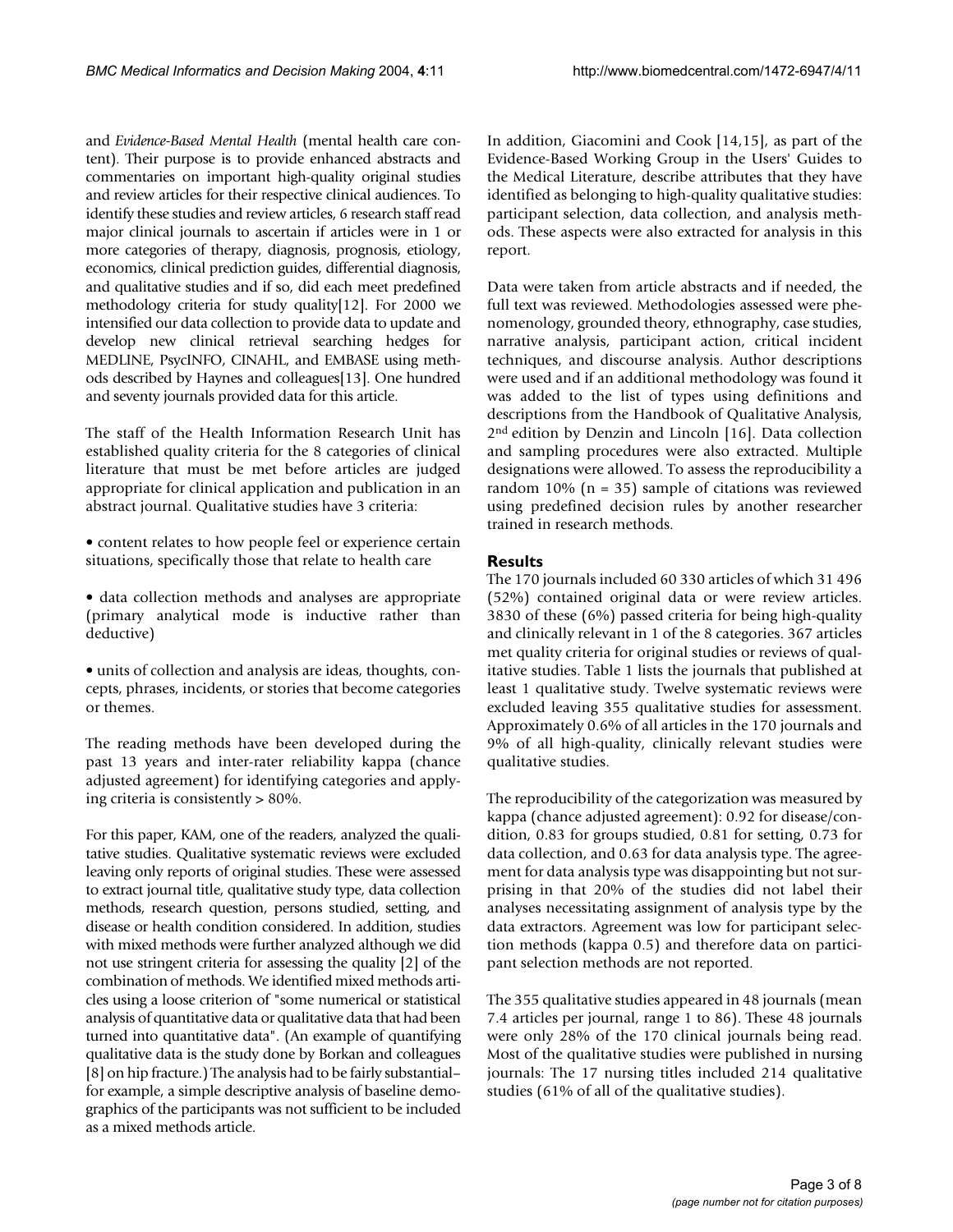<span id="page-3-0"></span>**Table 1: Journal Title with number of Original and Review Qualitative Studies for 2000**

| Journal of Advanced Nursing<br>88<br><b>Social Science and Medicine</b><br>34<br>30<br><b>Oualitative Health Research</b><br>Journal of Clinical Nursing<br>22<br>Western Journal of Nursing Research<br>15<br><b>Cancer Nursing</b><br>14<br>$\overline{2}$<br>BMJ<br>12<br><b>Research in Nursing and Health</b><br>Midwifery<br>10<br><b>Public Health Nursing</b><br>10<br><b>Family Practice</b><br>9<br><b>ANS Advances in Nursing Science</b><br>8<br>British Journal of General Practice<br>8<br>8<br><b>Heart and Lung</b><br>Journal of Nursing Scholarship<br>8<br><b>Patient Education and Counseling</b><br>8<br>Journal of Pediatric Nursing<br>6<br>5<br><b>Clinical Nursing Research</b><br>5<br>Journal of Family Practice<br>Journal of General Internal Medicine<br>5<br>4<br><b>Birth</b><br>4<br><b>Health Education and Behavior</b><br>Archives of Pediatrics and Adolescent<br>3<br>Medicine<br><b>Canadian Journal of Nursing Research</b><br>3<br>Canadian Journal of Public Health<br>3<br>3<br>Journal of Pediatric and Oncology<br><b>Nursing</b><br>Neonatology Review<br>3<br>3<br><b>Pediatrics</b><br>3<br>Qualitative Health Care<br><b>Applied Nursing Research</b><br>2<br><b>Psychiatric Services</b><br>2<br><b>Addiction</b><br>ı<br>American Journal of Psychiatry<br><b>American Journal of Public Health</b><br>Annals of Emergency Medicine<br>ı<br><b>Annals of Internal Medicine</b><br>ı<br>Archives of Physical Medicine and<br>ı<br>Rehabilitation<br>Australian and New Zealand Iournal of<br><b>Psychiatry</b><br>BJOG (British Journal of Obstetrics and<br>ı<br>Gynaecology)<br><b>British Journal of Psychiatry</b><br>ı<br>CMAJ (Canadian Medical Association<br>ı<br>Journal)<br><b>Diabetes Care</b><br>ı<br><b>Fertility and Sterility</b><br>ı<br><b>International Journal of Geriatric</b><br>ı<br><b>Psychiatry</b><br>Journal of Epidemiology and Community<br>I<br>Health<br>Journal of Psychosomatic Medicine<br>ı<br>Nursing Research<br>ı<br><b>Western Journal of Medicine</b><br>ı | Journal Title | Number of<br><b>Qualitative Studies</b> |
|-------------------------------------------------------------------------------------------------------------------------------------------------------------------------------------------------------------------------------------------------------------------------------------------------------------------------------------------------------------------------------------------------------------------------------------------------------------------------------------------------------------------------------------------------------------------------------------------------------------------------------------------------------------------------------------------------------------------------------------------------------------------------------------------------------------------------------------------------------------------------------------------------------------------------------------------------------------------------------------------------------------------------------------------------------------------------------------------------------------------------------------------------------------------------------------------------------------------------------------------------------------------------------------------------------------------------------------------------------------------------------------------------------------------------------------------------------------------------------------------------------------------------------------------------------------------------------------------------------------------------------------------------------------------------------------------------------------------------------------------------------------------------------------------------------------------------------------------------------------------------------------------------------------------------------------------------------------------------------------------------------------------------------------------------------|---------------|-----------------------------------------|
|                                                                                                                                                                                                                                                                                                                                                                                                                                                                                                                                                                                                                                                                                                                                                                                                                                                                                                                                                                                                                                                                                                                                                                                                                                                                                                                                                                                                                                                                                                                                                                                                                                                                                                                                                                                                                                                                                                                                                                                                                                                       |               |                                         |
|                                                                                                                                                                                                                                                                                                                                                                                                                                                                                                                                                                                                                                                                                                                                                                                                                                                                                                                                                                                                                                                                                                                                                                                                                                                                                                                                                                                                                                                                                                                                                                                                                                                                                                                                                                                                                                                                                                                                                                                                                                                       |               |                                         |
|                                                                                                                                                                                                                                                                                                                                                                                                                                                                                                                                                                                                                                                                                                                                                                                                                                                                                                                                                                                                                                                                                                                                                                                                                                                                                                                                                                                                                                                                                                                                                                                                                                                                                                                                                                                                                                                                                                                                                                                                                                                       |               |                                         |
|                                                                                                                                                                                                                                                                                                                                                                                                                                                                                                                                                                                                                                                                                                                                                                                                                                                                                                                                                                                                                                                                                                                                                                                                                                                                                                                                                                                                                                                                                                                                                                                                                                                                                                                                                                                                                                                                                                                                                                                                                                                       |               |                                         |
|                                                                                                                                                                                                                                                                                                                                                                                                                                                                                                                                                                                                                                                                                                                                                                                                                                                                                                                                                                                                                                                                                                                                                                                                                                                                                                                                                                                                                                                                                                                                                                                                                                                                                                                                                                                                                                                                                                                                                                                                                                                       |               |                                         |
|                                                                                                                                                                                                                                                                                                                                                                                                                                                                                                                                                                                                                                                                                                                                                                                                                                                                                                                                                                                                                                                                                                                                                                                                                                                                                                                                                                                                                                                                                                                                                                                                                                                                                                                                                                                                                                                                                                                                                                                                                                                       |               |                                         |
|                                                                                                                                                                                                                                                                                                                                                                                                                                                                                                                                                                                                                                                                                                                                                                                                                                                                                                                                                                                                                                                                                                                                                                                                                                                                                                                                                                                                                                                                                                                                                                                                                                                                                                                                                                                                                                                                                                                                                                                                                                                       |               |                                         |
|                                                                                                                                                                                                                                                                                                                                                                                                                                                                                                                                                                                                                                                                                                                                                                                                                                                                                                                                                                                                                                                                                                                                                                                                                                                                                                                                                                                                                                                                                                                                                                                                                                                                                                                                                                                                                                                                                                                                                                                                                                                       |               |                                         |
|                                                                                                                                                                                                                                                                                                                                                                                                                                                                                                                                                                                                                                                                                                                                                                                                                                                                                                                                                                                                                                                                                                                                                                                                                                                                                                                                                                                                                                                                                                                                                                                                                                                                                                                                                                                                                                                                                                                                                                                                                                                       |               |                                         |
|                                                                                                                                                                                                                                                                                                                                                                                                                                                                                                                                                                                                                                                                                                                                                                                                                                                                                                                                                                                                                                                                                                                                                                                                                                                                                                                                                                                                                                                                                                                                                                                                                                                                                                                                                                                                                                                                                                                                                                                                                                                       |               |                                         |
|                                                                                                                                                                                                                                                                                                                                                                                                                                                                                                                                                                                                                                                                                                                                                                                                                                                                                                                                                                                                                                                                                                                                                                                                                                                                                                                                                                                                                                                                                                                                                                                                                                                                                                                                                                                                                                                                                                                                                                                                                                                       |               |                                         |
|                                                                                                                                                                                                                                                                                                                                                                                                                                                                                                                                                                                                                                                                                                                                                                                                                                                                                                                                                                                                                                                                                                                                                                                                                                                                                                                                                                                                                                                                                                                                                                                                                                                                                                                                                                                                                                                                                                                                                                                                                                                       |               |                                         |
|                                                                                                                                                                                                                                                                                                                                                                                                                                                                                                                                                                                                                                                                                                                                                                                                                                                                                                                                                                                                                                                                                                                                                                                                                                                                                                                                                                                                                                                                                                                                                                                                                                                                                                                                                                                                                                                                                                                                                                                                                                                       |               |                                         |
|                                                                                                                                                                                                                                                                                                                                                                                                                                                                                                                                                                                                                                                                                                                                                                                                                                                                                                                                                                                                                                                                                                                                                                                                                                                                                                                                                                                                                                                                                                                                                                                                                                                                                                                                                                                                                                                                                                                                                                                                                                                       |               |                                         |
|                                                                                                                                                                                                                                                                                                                                                                                                                                                                                                                                                                                                                                                                                                                                                                                                                                                                                                                                                                                                                                                                                                                                                                                                                                                                                                                                                                                                                                                                                                                                                                                                                                                                                                                                                                                                                                                                                                                                                                                                                                                       |               |                                         |
|                                                                                                                                                                                                                                                                                                                                                                                                                                                                                                                                                                                                                                                                                                                                                                                                                                                                                                                                                                                                                                                                                                                                                                                                                                                                                                                                                                                                                                                                                                                                                                                                                                                                                                                                                                                                                                                                                                                                                                                                                                                       |               |                                         |
|                                                                                                                                                                                                                                                                                                                                                                                                                                                                                                                                                                                                                                                                                                                                                                                                                                                                                                                                                                                                                                                                                                                                                                                                                                                                                                                                                                                                                                                                                                                                                                                                                                                                                                                                                                                                                                                                                                                                                                                                                                                       |               |                                         |
|                                                                                                                                                                                                                                                                                                                                                                                                                                                                                                                                                                                                                                                                                                                                                                                                                                                                                                                                                                                                                                                                                                                                                                                                                                                                                                                                                                                                                                                                                                                                                                                                                                                                                                                                                                                                                                                                                                                                                                                                                                                       |               |                                         |
|                                                                                                                                                                                                                                                                                                                                                                                                                                                                                                                                                                                                                                                                                                                                                                                                                                                                                                                                                                                                                                                                                                                                                                                                                                                                                                                                                                                                                                                                                                                                                                                                                                                                                                                                                                                                                                                                                                                                                                                                                                                       |               |                                         |
|                                                                                                                                                                                                                                                                                                                                                                                                                                                                                                                                                                                                                                                                                                                                                                                                                                                                                                                                                                                                                                                                                                                                                                                                                                                                                                                                                                                                                                                                                                                                                                                                                                                                                                                                                                                                                                                                                                                                                                                                                                                       |               |                                         |
|                                                                                                                                                                                                                                                                                                                                                                                                                                                                                                                                                                                                                                                                                                                                                                                                                                                                                                                                                                                                                                                                                                                                                                                                                                                                                                                                                                                                                                                                                                                                                                                                                                                                                                                                                                                                                                                                                                                                                                                                                                                       |               |                                         |
|                                                                                                                                                                                                                                                                                                                                                                                                                                                                                                                                                                                                                                                                                                                                                                                                                                                                                                                                                                                                                                                                                                                                                                                                                                                                                                                                                                                                                                                                                                                                                                                                                                                                                                                                                                                                                                                                                                                                                                                                                                                       |               |                                         |
|                                                                                                                                                                                                                                                                                                                                                                                                                                                                                                                                                                                                                                                                                                                                                                                                                                                                                                                                                                                                                                                                                                                                                                                                                                                                                                                                                                                                                                                                                                                                                                                                                                                                                                                                                                                                                                                                                                                                                                                                                                                       |               |                                         |
|                                                                                                                                                                                                                                                                                                                                                                                                                                                                                                                                                                                                                                                                                                                                                                                                                                                                                                                                                                                                                                                                                                                                                                                                                                                                                                                                                                                                                                                                                                                                                                                                                                                                                                                                                                                                                                                                                                                                                                                                                                                       |               |                                         |
|                                                                                                                                                                                                                                                                                                                                                                                                                                                                                                                                                                                                                                                                                                                                                                                                                                                                                                                                                                                                                                                                                                                                                                                                                                                                                                                                                                                                                                                                                                                                                                                                                                                                                                                                                                                                                                                                                                                                                                                                                                                       |               |                                         |
|                                                                                                                                                                                                                                                                                                                                                                                                                                                                                                                                                                                                                                                                                                                                                                                                                                                                                                                                                                                                                                                                                                                                                                                                                                                                                                                                                                                                                                                                                                                                                                                                                                                                                                                                                                                                                                                                                                                                                                                                                                                       |               |                                         |
|                                                                                                                                                                                                                                                                                                                                                                                                                                                                                                                                                                                                                                                                                                                                                                                                                                                                                                                                                                                                                                                                                                                                                                                                                                                                                                                                                                                                                                                                                                                                                                                                                                                                                                                                                                                                                                                                                                                                                                                                                                                       |               |                                         |
|                                                                                                                                                                                                                                                                                                                                                                                                                                                                                                                                                                                                                                                                                                                                                                                                                                                                                                                                                                                                                                                                                                                                                                                                                                                                                                                                                                                                                                                                                                                                                                                                                                                                                                                                                                                                                                                                                                                                                                                                                                                       |               |                                         |
|                                                                                                                                                                                                                                                                                                                                                                                                                                                                                                                                                                                                                                                                                                                                                                                                                                                                                                                                                                                                                                                                                                                                                                                                                                                                                                                                                                                                                                                                                                                                                                                                                                                                                                                                                                                                                                                                                                                                                                                                                                                       |               |                                         |
|                                                                                                                                                                                                                                                                                                                                                                                                                                                                                                                                                                                                                                                                                                                                                                                                                                                                                                                                                                                                                                                                                                                                                                                                                                                                                                                                                                                                                                                                                                                                                                                                                                                                                                                                                                                                                                                                                                                                                                                                                                                       |               |                                         |
|                                                                                                                                                                                                                                                                                                                                                                                                                                                                                                                                                                                                                                                                                                                                                                                                                                                                                                                                                                                                                                                                                                                                                                                                                                                                                                                                                                                                                                                                                                                                                                                                                                                                                                                                                                                                                                                                                                                                                                                                                                                       |               |                                         |
|                                                                                                                                                                                                                                                                                                                                                                                                                                                                                                                                                                                                                                                                                                                                                                                                                                                                                                                                                                                                                                                                                                                                                                                                                                                                                                                                                                                                                                                                                                                                                                                                                                                                                                                                                                                                                                                                                                                                                                                                                                                       |               |                                         |
|                                                                                                                                                                                                                                                                                                                                                                                                                                                                                                                                                                                                                                                                                                                                                                                                                                                                                                                                                                                                                                                                                                                                                                                                                                                                                                                                                                                                                                                                                                                                                                                                                                                                                                                                                                                                                                                                                                                                                                                                                                                       |               |                                         |
|                                                                                                                                                                                                                                                                                                                                                                                                                                                                                                                                                                                                                                                                                                                                                                                                                                                                                                                                                                                                                                                                                                                                                                                                                                                                                                                                                                                                                                                                                                                                                                                                                                                                                                                                                                                                                                                                                                                                                                                                                                                       |               |                                         |
|                                                                                                                                                                                                                                                                                                                                                                                                                                                                                                                                                                                                                                                                                                                                                                                                                                                                                                                                                                                                                                                                                                                                                                                                                                                                                                                                                                                                                                                                                                                                                                                                                                                                                                                                                                                                                                                                                                                                                                                                                                                       |               |                                         |
|                                                                                                                                                                                                                                                                                                                                                                                                                                                                                                                                                                                                                                                                                                                                                                                                                                                                                                                                                                                                                                                                                                                                                                                                                                                                                                                                                                                                                                                                                                                                                                                                                                                                                                                                                                                                                                                                                                                                                                                                                                                       |               |                                         |
|                                                                                                                                                                                                                                                                                                                                                                                                                                                                                                                                                                                                                                                                                                                                                                                                                                                                                                                                                                                                                                                                                                                                                                                                                                                                                                                                                                                                                                                                                                                                                                                                                                                                                                                                                                                                                                                                                                                                                                                                                                                       |               |                                         |
|                                                                                                                                                                                                                                                                                                                                                                                                                                                                                                                                                                                                                                                                                                                                                                                                                                                                                                                                                                                                                                                                                                                                                                                                                                                                                                                                                                                                                                                                                                                                                                                                                                                                                                                                                                                                                                                                                                                                                                                                                                                       |               |                                         |
|                                                                                                                                                                                                                                                                                                                                                                                                                                                                                                                                                                                                                                                                                                                                                                                                                                                                                                                                                                                                                                                                                                                                                                                                                                                                                                                                                                                                                                                                                                                                                                                                                                                                                                                                                                                                                                                                                                                                                                                                                                                       |               |                                         |
|                                                                                                                                                                                                                                                                                                                                                                                                                                                                                                                                                                                                                                                                                                                                                                                                                                                                                                                                                                                                                                                                                                                                                                                                                                                                                                                                                                                                                                                                                                                                                                                                                                                                                                                                                                                                                                                                                                                                                                                                                                                       |               |                                         |
|                                                                                                                                                                                                                                                                                                                                                                                                                                                                                                                                                                                                                                                                                                                                                                                                                                                                                                                                                                                                                                                                                                                                                                                                                                                                                                                                                                                                                                                                                                                                                                                                                                                                                                                                                                                                                                                                                                                                                                                                                                                       |               |                                         |
|                                                                                                                                                                                                                                                                                                                                                                                                                                                                                                                                                                                                                                                                                                                                                                                                                                                                                                                                                                                                                                                                                                                                                                                                                                                                                                                                                                                                                                                                                                                                                                                                                                                                                                                                                                                                                                                                                                                                                                                                                                                       |               |                                         |
|                                                                                                                                                                                                                                                                                                                                                                                                                                                                                                                                                                                                                                                                                                                                                                                                                                                                                                                                                                                                                                                                                                                                                                                                                                                                                                                                                                                                                                                                                                                                                                                                                                                                                                                                                                                                                                                                                                                                                                                                                                                       |               |                                         |
|                                                                                                                                                                                                                                                                                                                                                                                                                                                                                                                                                                                                                                                                                                                                                                                                                                                                                                                                                                                                                                                                                                                                                                                                                                                                                                                                                                                                                                                                                                                                                                                                                                                                                                                                                                                                                                                                                                                                                                                                                                                       |               |                                         |
|                                                                                                                                                                                                                                                                                                                                                                                                                                                                                                                                                                                                                                                                                                                                                                                                                                                                                                                                                                                                                                                                                                                                                                                                                                                                                                                                                                                                                                                                                                                                                                                                                                                                                                                                                                                                                                                                                                                                                                                                                                                       |               |                                         |
|                                                                                                                                                                                                                                                                                                                                                                                                                                                                                                                                                                                                                                                                                                                                                                                                                                                                                                                                                                                                                                                                                                                                                                                                                                                                                                                                                                                                                                                                                                                                                                                                                                                                                                                                                                                                                                                                                                                                                                                                                                                       |               |                                         |
|                                                                                                                                                                                                                                                                                                                                                                                                                                                                                                                                                                                                                                                                                                                                                                                                                                                                                                                                                                                                                                                                                                                                                                                                                                                                                                                                                                                                                                                                                                                                                                                                                                                                                                                                                                                                                                                                                                                                                                                                                                                       |               |                                         |
|                                                                                                                                                                                                                                                                                                                                                                                                                                                                                                                                                                                                                                                                                                                                                                                                                                                                                                                                                                                                                                                                                                                                                                                                                                                                                                                                                                                                                                                                                                                                                                                                                                                                                                                                                                                                                                                                                                                                                                                                                                                       |               |                                         |
|                                                                                                                                                                                                                                                                                                                                                                                                                                                                                                                                                                                                                                                                                                                                                                                                                                                                                                                                                                                                                                                                                                                                                                                                                                                                                                                                                                                                                                                                                                                                                                                                                                                                                                                                                                                                                                                                                                                                                                                                                                                       |               |                                         |
|                                                                                                                                                                                                                                                                                                                                                                                                                                                                                                                                                                                                                                                                                                                                                                                                                                                                                                                                                                                                                                                                                                                                                                                                                                                                                                                                                                                                                                                                                                                                                                                                                                                                                                                                                                                                                                                                                                                                                                                                                                                       |               |                                         |
|                                                                                                                                                                                                                                                                                                                                                                                                                                                                                                                                                                                                                                                                                                                                                                                                                                                                                                                                                                                                                                                                                                                                                                                                                                                                                                                                                                                                                                                                                                                                                                                                                                                                                                                                                                                                                                                                                                                                                                                                                                                       |               |                                         |
|                                                                                                                                                                                                                                                                                                                                                                                                                                                                                                                                                                                                                                                                                                                                                                                                                                                                                                                                                                                                                                                                                                                                                                                                                                                                                                                                                                                                                                                                                                                                                                                                                                                                                                                                                                                                                                                                                                                                                                                                                                                       |               |                                         |

Few qualitative studies were published in the high-circulation, general healthcare journals. Using SCI Impact Factor ranking for 2000, only 4 of the top 20 journals (Table 2) published qualitative studies. These 4 journals published 15 qualitative studies with *BMJ* publishing 12. The highest-ranking journal with qualitative studies was *Annals of Internal Medicine*, ranked number 6. *JAMA*, ranked number 2, published articles about qualitative studies in 2000 [14,15] but did not publish any qualitative studies.

# *Mixed qualitative and quantitative studies*

37 qualitative studies (11%) included qualitative and quantitative methods and analyses. These were published in 17 journals with only 1 article in *BMJ* from the top 20 journal titles in Table [1](#page-3-0). *Social Science and Medicine* published 10 of these mixed methodology studies–the most of any title studied.

# *Content*

Content of the studies is shown in Table [3.](#page-5-0) Many studies dealt with a range of participants and settings. Patients (56%), family (22%), and other non-health care professionals (14%) were studied more often than health professionals (nurses (21%), physicians (11%), and others (5%)). Non health care settings occurred more often with home or similar settings being studied in 44% of studies and other community settings in 16%. Health care settings were the hospital (25%), clinic (17%), nursing home (5%), and the emergency department (2%).

Disease/condition breakdowns represented common health care situations: cancer (11%), mental health (10%), pregnancy and childbirth (9%), cerebrovascular disease (10%), general issues such as vaccinations or Internet use, and nonspecific spectrum of diseases (e.g., all patients in a clinic) (12%). Many uncommon issues were also assessed. For example, Tongprateep [17] reports a phenomenology study designed to help nurses better understand essential elements of spirituality and health among rural Thai elders.

Analysis of the 37 articles with mixed methods showed similar patterns for settings, persons studied, and disease/ condition evaluated except that more physicians were studied ( $P < 0.025$ ) and more situations dealing with injury ( $P < 0.001$ ) were evaluated. For the 211 articles in Nursing journals, very little difference was also seen except that fewer physicians were studied (P < 0.001) and more studies were done outside clinical settings (P < 0.001).

Phenomenology (37%), grounded theory (35%), and ethnography (18%) were used most often with some case studies (7%), narrative analysis (6%), participant action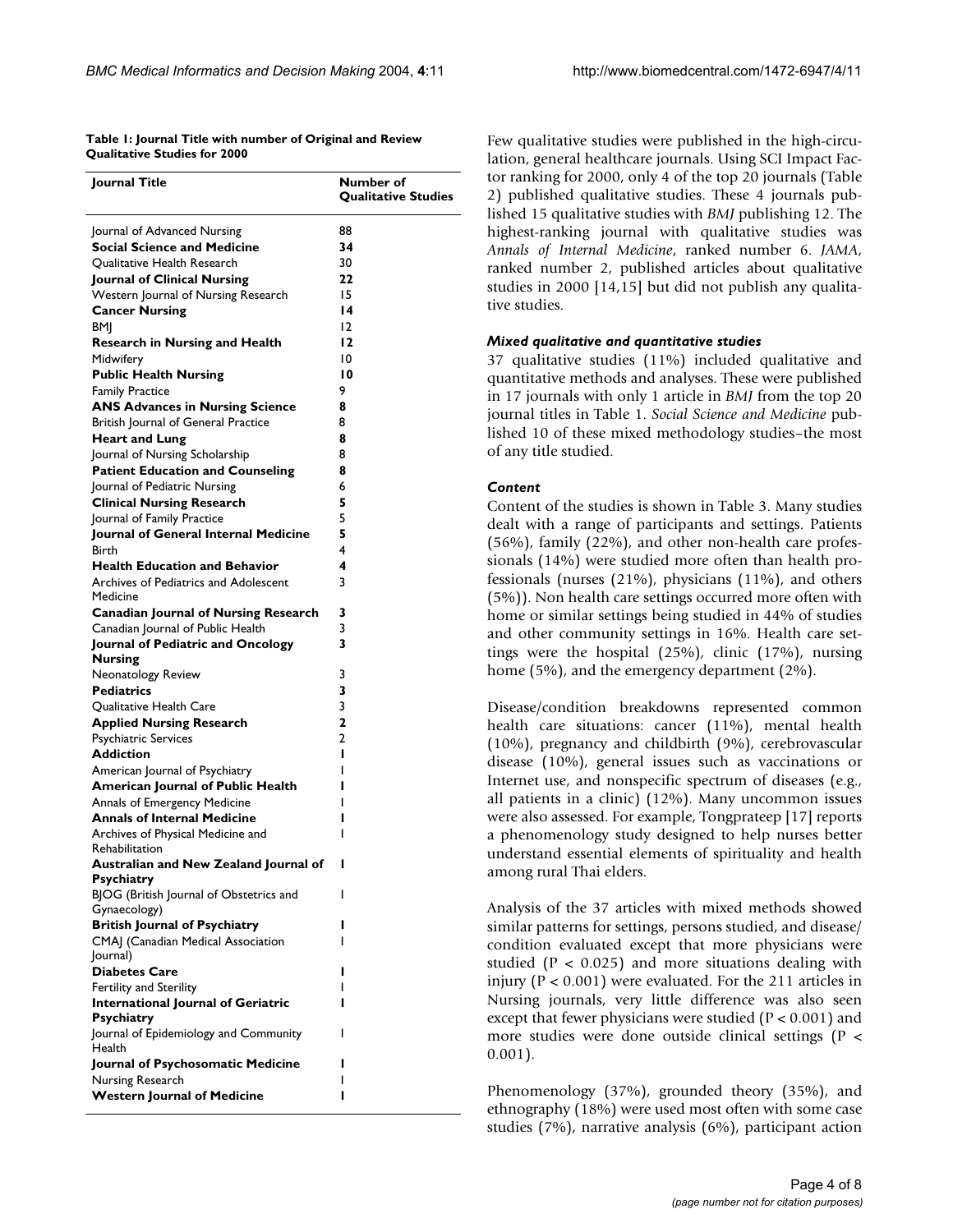| Journal Title                                              | <b>SCI Impact Factor</b> | <b>Qualitative Studies</b> |
|------------------------------------------------------------|--------------------------|----------------------------|
| New England Journal of Medicine                            | 29.521                   | 0                          |
| <b>JAMA</b>                                                | 15.402                   |                            |
| Archives of General Psychiatry                             | 11.778                   |                            |
| <b>Circulation</b>                                         | 10.893                   |                            |
| Lancet                                                     | 10.232                   |                            |
| <b>Annals of Internal Medicine</b>                         | 9.833                    |                            |
| <b>Annals of Neurology</b>                                 | 8.480                    |                            |
| Journal of the American College of Cardiology              | 7.082                    |                            |
| Psychological Bulletin                                     | 6.913                    |                            |
| <b>Arthritis and Rheumatism</b>                            | 6.841                    |                            |
| American Journal of Psychiatry                             | 6.577                    |                            |
| <b>Archives of Internal Medicine</b>                       | 6.055                    |                            |
| American Journal of Medicine                               | 5.960                    |                            |
| American Journal of Respiratory and Critical Care Medicine | 5.443                    |                            |
| Gut                                                        | 5.386                    |                            |
| <b>BMJ</b>                                                 | 5.331                    | 12                         |
| Hypertension                                               | 5.311                    |                            |
| <b>Diabetes Care</b>                                       | 4.992                    |                            |
| Journal of Infectious Diseases                             | 4.988                    | 0                          |

**Table 2: Top Health Care Journals with SCI Impact Factor for 2000 and Number of Qualitative Studies**

(3%) research, critical incident techniques (1%), and discourse analysis (1%) (Table 4). More than one qualitative method was used in 8% of studies. This pattern of methodology choice was similar for the 37 mixed methods studies and the 211 Nursing articles except that mixed studies methods used relatively more case studies and the Nursing studies used fewer of them ( $P < 0.025$ ). The mixed methods studies did not included participatory action research, critical incident technique, or discourse analysis studies, methods that could be difficult to combine with quantitative studies.

Semi-structured interviews were used (77%) with some focus groups (18%) and observation (14%). These methods are major data gathering techniques in qualitative studies. Questionnaires (7%), document analysis (6%), and structured (4%) and unstructured interviews (1%) were used less often. For mixed methods studies, patterns were similar although questionnaires were used more frequently (24% vs. 7%, P < 0.01). Nursing studies did not differ for data gathering techniques.

Sampling is important in all studies–often no single right way exists for a study question. Purposive, snowball, and theoretical sampling are often used in qualitative studies and random and consecutive sampling for quantitative studies. All methods were represented in this analysis but the breakdowns are not reported because of low interrater agreements for categorization and missing author information.

# **Discussion**

In 2000 the major clinical journals published many qualitative studies–approximately 9% of all high-quality, clinically relevant articles. Most of the qualitative studies were reports of original research although 12 (3%) were systematic reviews. Most of the qualitative studies were in nursing journals although some medical journals such as *BMJ* and *Annals of Internal Medicine* also published several. Three of the high circulation medical journals (*New England Journal of Medicine, Lancet,* and *JAMA*) and 16 of the top 20 clinical journals, based on SCI Impact Factors, did not publish any qualitative studies. This is likely a reflection on the emphasis on a positivist, numerical approach that many of these journals embrace. The difference in proportion of qualitative studiers published in nursing journals is probably because of two historical, but linked factors. Qualitative studies have roots in women's studies and the nursing profession has always dealt with the patient as much more of a whole person rather than basic sciences facts and numbers. Both of these factors lead to more emphasis on understanding and embracing qualitative methods for research and practice. This view is substantiated by the fact that MEDLINE indexes most of the qualitative studies under the term Nursing Methodology Research until 2003.

A substantial proportion of the qualitative studies (11%) included both qualitative and quantitative (mixed) data. In general, these mixed methods studies were similar to the single methodology studies except they did more assessments of physicians and relied more on questionnaires to gather data for analysis. The presence of these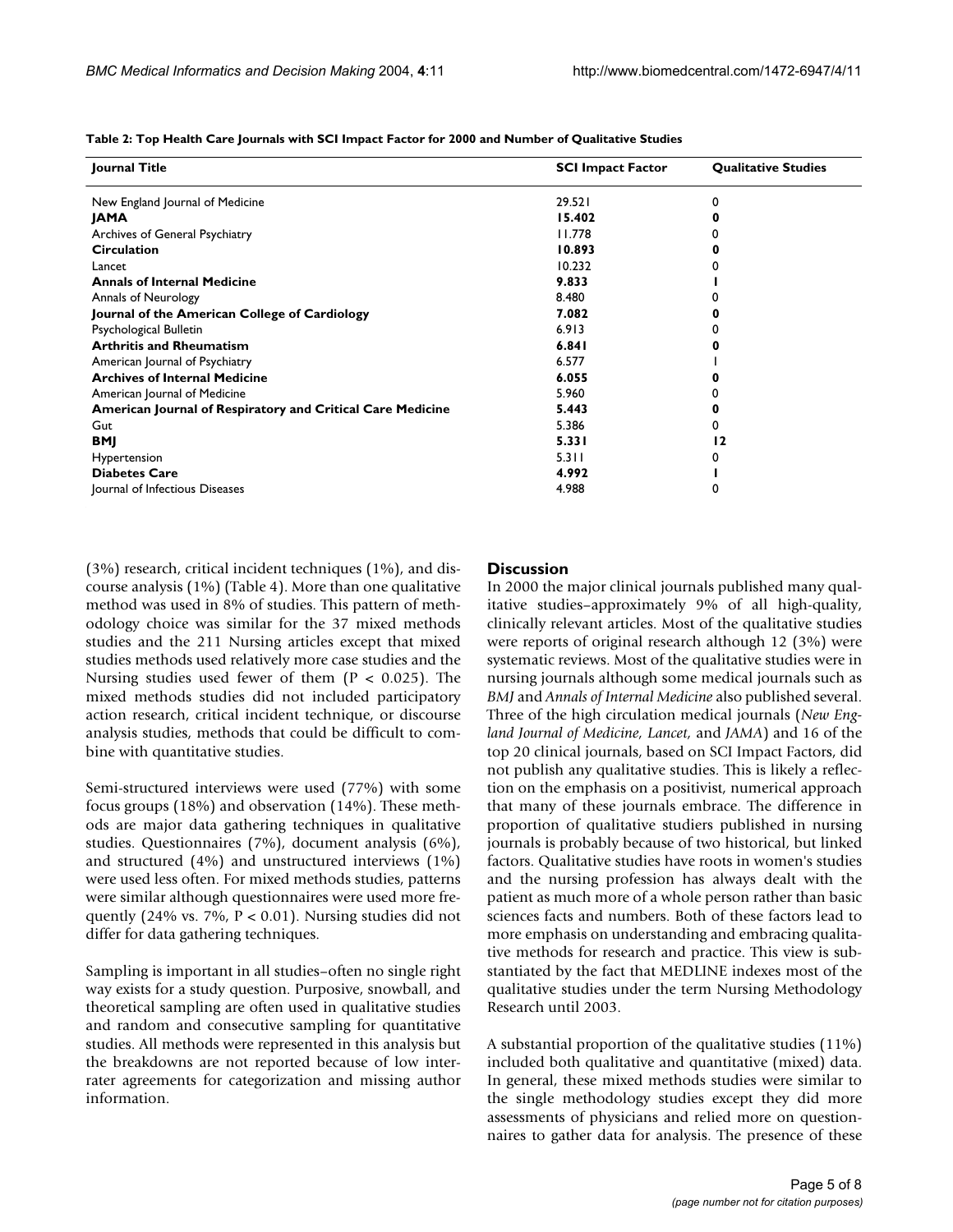| Category                                           | <b>All studies</b> | % All studies   | # Mixed<br><b>Methods</b> | % Mixed<br><b>Methods</b> | # Nursing<br>Journals | % Nursing<br>Journals |
|----------------------------------------------------|--------------------|-----------------|---------------------------|---------------------------|-----------------------|-----------------------|
| <b>Groups studied</b>                              |                    |                 |                           |                           |                       |                       |
| Patients                                           | 198                | 56              | 17                        | 45                        | 114                   | 54.0                  |
| Family                                             | 78                 | 22              | 9                         | 24                        | 52                    | 24.6                  |
| <b>Nurses</b>                                      | 73                 | 21              | 6                         | 16                        | 55                    | 26.1                  |
| <b>Other People</b>                                | 49                 | $\overline{14}$ | $\mathbf 0$               | $\mathbf 0$               | 48                    | 22.7                  |
| Physicians                                         | 38                 | $\mathbf{H}$    | 8**                       | 21                        | 9*                    | $4.3*$                |
| <b>Other Health Care Professionals</b><br>Settings | 20                 | 6               |                           | 3                         | 12                    | 5.7                   |
| Home or non institution                            | 155                | 44              | 16                        | 42                        | 100                   | 47.4                  |
| Hospital                                           | 87                 | 25              | 10                        | 26                        | 65                    | 30.1                  |
| Clinic                                             | 62                 | 17              | $\overline{7}$            | 18                        | $16*$                 | $7.6*$                |
| <b>Community</b>                                   | 48                 | $\overline{14}$ | 7                         | 18                        | 36                    | 17.1                  |
| <b>Nursing Home</b>                                | 9                  | 5               | $\overline{2}$            | 5                         | $\overline{13}$       | 6.2                   |
| <b>Emergency Dept</b>                              | 6                  | $\overline{2}$  | T                         | 3                         | $\mathbf{2}$          | 0.9                   |
| Church, Jail, Other                                | 5                  | L               | $\overline{2}$            | 5                         | $\overline{2}$        | 0.9                   |
| <b>Disease/Condition</b>                           |                    |                 |                           |                           |                       |                       |
| Various                                            | 38                 | $\mathbf{H}$    | 3                         | 8                         | 9                     | 9.0                   |
| Cancer                                             | 40                 | $\mathbf{H}$    | 5                         | 13                        | 28                    | 13.2                  |
| Mental Health                                      | 38                 | 10              | 3                         | 8                         | 26                    | 12.3                  |
| Pregnancy/birth                                    | 33                 | 9               | 3                         | 8                         | 16                    | 7.6                   |
| Cerebrovascular Disease                            | 34                 | 10              | $\overline{2}$            | 5                         | 22                    | 10.4                  |
| <b>General Health</b>                              | 33                 | 9               | $\mathbf{2}$              | 5                         | 17                    | 8.1                   |
| Frail Elderly                                      | 29                 | 8               | 3                         | 8                         | 21                    | 10.0                  |
| <b>HIV/AIDS</b>                                    | 21                 | 6               | 3                         | 8                         | $\mathbf{H}$          | 5.2                   |
| Drugs/Sex Trade                                    | 3                  | 4               | $\overline{2}$            | 5                         | 7                     | 3.3                   |
| <b>Death and Dying</b>                             | 13                 | 3               | 0                         | 0                         | 7                     | 3.3                   |
| <b>Diabetes</b>                                    | 9                  | 3               | 2                         | 5                         | 4                     | 1.9                   |
| <b>Critical Care</b>                               | 8                  | $\mathbf{2}$    | т                         | 3                         | 8                     | 3.8                   |
| <b>Injury</b>                                      | 7                  | $\overline{2}$  | 5*                        | 3                         | 5                     | 2.4                   |
| Asthma                                             | 6                  | $\mathbf{2}$    |                           | 3                         | 0                     | 0                     |
| Pain                                               | 7                  | $\overline{2}$  |                           | 3                         | 3                     | 1.4                   |
| <b>Smoking</b>                                     | 4                  | п               |                           | 3                         | $\mathbf 2$           | 0.9                   |
| Miscellaneous disease/conditions                   | 41                 | 12              | 5                         | 13                        | 26                    | 12.3                  |

<span id="page-5-0"></span>**Table 3: Content for Qualitative Studies (n = 355), Mixed Methodology Studies (n = 37), and Studies from Nursing Journals (n = 211)**

\*P < 0.001 \*\*P < 0.025. Note that totals do not add to 100% because studies often included several methods, settings, diseases, or populations.

mixed methods or multipardigmatic studies as described by Miller and Crabtree [1] and Creswell [18] is encouraging for those who espouse harnessing methodologies appropriate for exploring, explaining, and interpreting the complexities and ranges of issues in health care practice and research.

It is also interesting comparing qualitative studies in Nursing and non-Nursing journals. Regardless of the differences in proportion of qualitative studies published, from a content point of view few differences exist between the Nursing and non-Nursing journals except that more physicians were studied in the non-Nursing journals and fewer studies were done in clinical settings–not unsurprising findings. This indicates that the content and methods of qualitative studies seem to be similar across disciplines or if the methods are combined with quantitative methods.

This review of the publication of qualitative studies is limited in several ways. The proportion of journals studied was very low in relation to the total number of journals published. MEDLINE indexes over 4000 journals and this number is still a relatively small proportion of all journals that deal with health care. In addition, all of the journals searched were published in English so we do not know about qualitative studies in other languages. Although our criteria were relatively strict for including qualitative studies, our criteria for mixed methods studies could certainly have been stronger. We did not count the number of highquality quantitative studies that could have included some qualitative analyses. We studied only 1 year of publishing; much could have changed since 2002.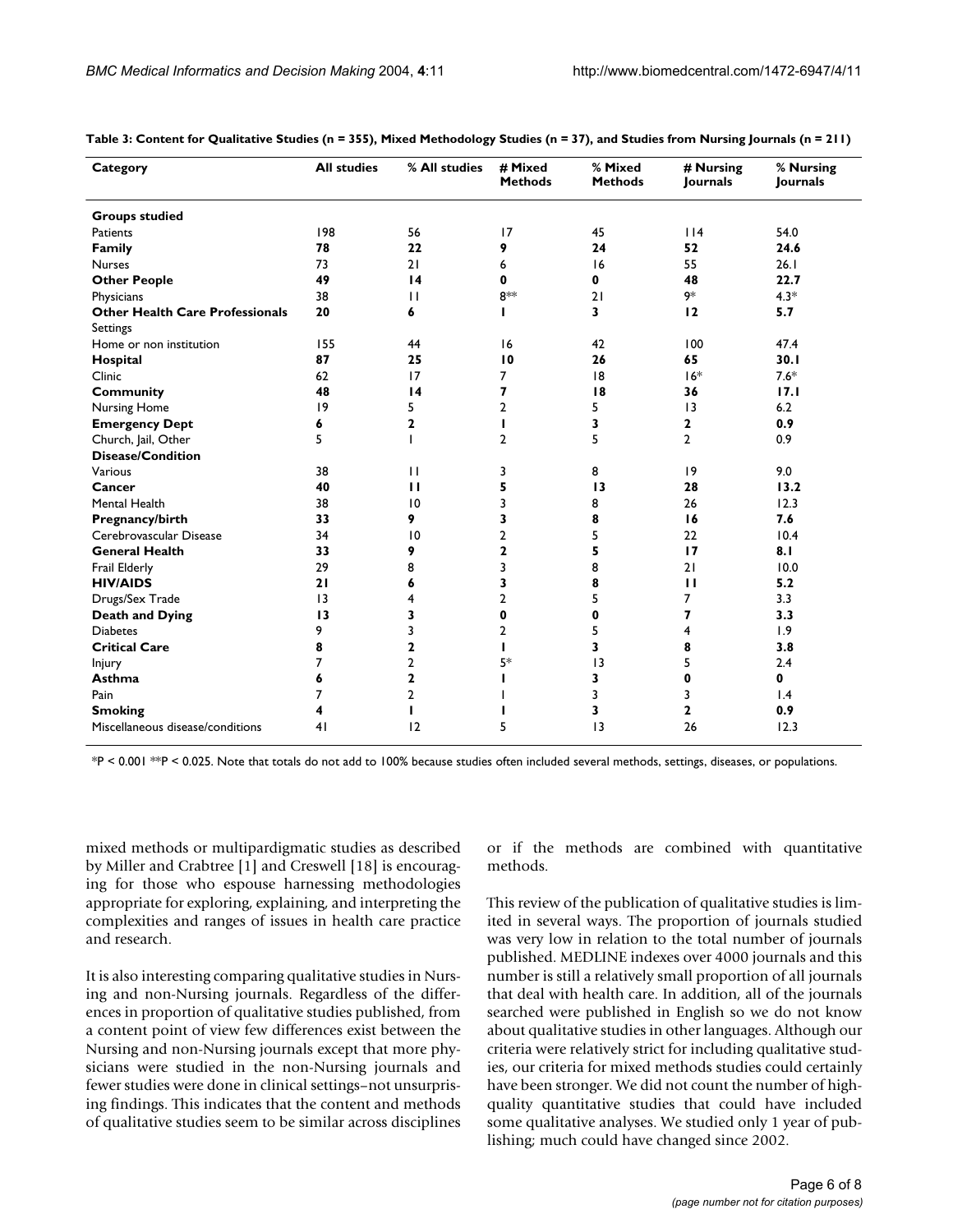| Category                       | # All studies | % All studies | # Mixed<br><b>Methods</b> | % for Mixed<br><b>Methods</b> | # Nursing<br>Journals | % Nursing<br>Journals |
|--------------------------------|---------------|---------------|---------------------------|-------------------------------|-----------------------|-----------------------|
| Analysis Type                  |               |               |                           |                               |                       |                       |
| Phenomenology                  | 3             | 37            | 4                         | 37                            | 87                    | 41.2                  |
| <b>Grounded Theory</b>         | 124           | 35            | $\overline{10}$           | 26                            | 74                    | 35.1                  |
| Ethnography                    | 64            | 18            | 8                         | 21                            | 33                    | 15.6                  |
| <b>Case Studies</b>            | 24            |               |                           | $13*$                         | 9                     | $4.3**$               |
| <b>Narratives</b>              | 21            |               |                           |                               | $\overline{2}$        | 5.7                   |
| Participatory                  | 13            |               |                           |                               | 10                    | 4.7                   |
| Critical Incident Technique    | 4             |               |                           |                               |                       | $\mathsf{I}$ .4       |
| <b>Discourse Analysis</b>      | 4             |               |                           |                               |                       | 1.4                   |
| Data Collection                |               |               |                           |                               |                       |                       |
| Semi-structured Interviews     | 272           | 77            | 27                        | 71                            | 167                   | 79.I                  |
| <b>Observation</b>             | 64            | 18            |                           | 16                            | 37                    | 17.5                  |
| Focus Groups                   | 50            | 4             | 5                         | 13                            | 31                    | 14.7                  |
| <b>Questionnaires</b>          | 25            |               | 9***                      | 24                            | 14                    | 6.6                   |
| Documents                      | 23            |               |                           |                               | П                     | 5.2                   |
| <b>Unstructured Interviews</b> | 13            |               |                           |                               | $\overline{10}$       | 4.7                   |
| Structured Interviews          | 2             |               |                           |                               | 2                     | 0.9                   |

**Table 4: Methodologic Analysis of the Qualitative Studies (n = 355), Mixed Methods (n = 37), and Nursing Journals (n = 211)**

\* P < 0.001 \*\*P < 0.025 \*\*\* P < 0.01

Qualitative studies provide insight into social, emotional, and experiential aspects of health and health care and as such, they have an important place in understanding health and health care. Hopefully more studies will be published and more will be published in the high impact (high circulation) journals. This paper provides a basis for measuring increases.

# **Conclusion**

Qualitative studies are being done and are published in a wide range of healthcare journals. These journals however are not the highest impact journals. It is encouraging to see that the number of qualitative studies that were published in 2000 and also the number of studies that combined qualitative and quantitative methods. More can be done however to complete and publish qualitative studies, and where appropriate, integrate the best of both methodologies. Both qualitative and quantitative researchers and clinicians need to work together to make this happen. Journal editors can also encourage submission of qualitative and mixed methods studies and facilitate publication of those they do receive.

# **List of Abbreviations**

SCI ISI Science Citation Index

# **Competing interests**

None declared.

## **Author Contributions**

This work was done in partial fulfillment of PhD requirements for KAM. Both authors have supplied intellectual input in designing and implanting the survey. KAM has collected and analyzed the data and both authors have contributed to writing the paper and agree on its content.

## **Acknowledgement**

This research was funded by the U.S. National Library of Medicine.

The Hedges Team who did the data collection, entry, and verification included Nancy Bordignon, Angela Eady, Brian Haynes, Susan Marks, Ann McKibbon, Doug Morgan, Cindy Walker Dilks, Stephen Walter, Nancy Wilczynski, and Sharon Wong. Catherine Arnot Smith provided the second review methods for inter-rater agreement.

#### **References**

- 1. Miller WL, Crabtree BF: **Clinical research.** *Handbook of Qualitative Research* 2nd edition. Edited by: Denzin N K and Lincoln Y S. Thousand Oaks, CA, Sage Publications; 2001:607-631.
- 2. Creswell JW, Fetters MD, Ivankova NY: **[Designing a mixed meth](http://www.ncbi.nlm.nih.gov/entrez/query.fcgi?cmd=Retrieve&db=PubMed&dopt=Abstract&list_uids=10.1370/afm.104)[ods study in primary care](http://www.ncbi.nlm.nih.gov/entrez/query.fcgi?cmd=Retrieve&db=PubMed&dopt=Abstract&list_uids=10.1370/afm.104)[.](http://www.ncbi.nlm.nih.gov/entrez/query.fcgi?cmd=Retrieve&db=PubMed&dopt=Abstract&list_uids=15053277)** *Annals of Family Medicine* 2004, **2:**7-12.
- 3. Jolly K, Bradley F, Sharp S, Smith H, Mant D: **[Follow-up care in gen](http://www.ncbi.nlm.nih.gov/entrez/query.fcgi?cmd=Retrieve&db=PubMed&dopt=Abstract&list_uids=10.1093/fampra/15.6.548)eral practice of patients with myocardial infarction or angina [pectoris: initial results of the SHIP trial. Southampton Heart](http://www.ncbi.nlm.nih.gov/entrez/query.fcgi?cmd=Retrieve&db=PubMed&dopt=Abstract&list_uids=10.1093/fampra/15.6.548) [Integrated Care Project](http://www.ncbi.nlm.nih.gov/entrez/query.fcgi?cmd=Retrieve&db=PubMed&dopt=Abstract&list_uids=10.1093/fampra/15.6.548)[.](http://www.ncbi.nlm.nih.gov/entrez/query.fcgi?cmd=Retrieve&db=PubMed&dopt=Abstract&list_uids=10078796)** *Fam Pract* 1998, **15:**548-555.
- 4. Wiles R: **[Patients' perceptions of their heart attack and recov](http://www.ncbi.nlm.nih.gov/entrez/query.fcgi?cmd=Retrieve&db=PubMed&dopt=Abstract&list_uids=10.1016/S0277-9536(97)10140-X)[ery: the influence of epidemiological "evidence" and per](http://www.ncbi.nlm.nih.gov/entrez/query.fcgi?cmd=Retrieve&db=PubMed&dopt=Abstract&list_uids=10.1016/S0277-9536(97)10140-X)[sonal experience](http://www.ncbi.nlm.nih.gov/entrez/query.fcgi?cmd=Retrieve&db=PubMed&dopt=Abstract&list_uids=10.1016/S0277-9536(97)10140-X)[.](http://www.ncbi.nlm.nih.gov/entrez/query.fcgi?cmd=Retrieve&db=PubMed&dopt=Abstract&list_uids=9665577)** *Soc Sci Med* 1998, **46:**1477-1486.
- 5. Willms DG: **[A new stage, a new life: individual success in quit](http://www.ncbi.nlm.nih.gov/entrez/query.fcgi?cmd=Retrieve&db=PubMed&dopt=Abstract&list_uids=10.1016/0277-9536(91)90280-P)[ting smoking](http://www.ncbi.nlm.nih.gov/entrez/query.fcgi?cmd=Retrieve&db=PubMed&dopt=Abstract&list_uids=10.1016/0277-9536(91)90280-P)[.](http://www.ncbi.nlm.nih.gov/entrez/query.fcgi?cmd=Retrieve&db=PubMed&dopt=Abstract&list_uids=1776050)** *Soc Sci Med* 1991, **33:**1365-1371.
- 6. Gilbert JR, Wilson DM, Best JA, Taylor DW, Lindsay EA, Singer J, Willms DG: **[Smoking cessation in primary care. A rand](http://www.ncbi.nlm.nih.gov/entrez/query.fcgi?cmd=Retrieve&db=PubMed&dopt=Abstract&list_uids=2643672)[omized controlled trial of nicotine-bearing chewing gum.](http://www.ncbi.nlm.nih.gov/entrez/query.fcgi?cmd=Retrieve&db=PubMed&dopt=Abstract&list_uids=2643672)** *J Fam Pract* 1989, **28:**49-55.
- 7. Willms GG, Best JA, W Taylor D: **A systematic approach for using qualitative methods in primary prevention research.** *Medical Anthropology Quarterly* 1990, **4:**391-409.
- 8. Borkan JM, Quirk M, Sullivan M: [Finding meaning after the fall:](http://www.ncbi.nlm.nih.gov/entrez/query.fcgi?cmd=Retrieve&db=PubMed&dopt=Abstract&list_uids=10.1016/0277-9536(91)90265-E) **[injury narratives from elderly hip fracture patients](http://www.ncbi.nlm.nih.gov/entrez/query.fcgi?cmd=Retrieve&db=PubMed&dopt=Abstract&list_uids=10.1016/0277-9536(91)90265-E)[.](http://www.ncbi.nlm.nih.gov/entrez/query.fcgi?cmd=Retrieve&db=PubMed&dopt=Abstract&list_uids=1745919)** *Soc Sci Med* 1991, **33:**947-957.
- Donovan J, Mills N, Smith M, Brindle L, Jacoby A, Peters T, Frankel S, Neal D, Hamdy F: **[Quality improvement report: Improving](http://www.ncbi.nlm.nih.gov/entrez/query.fcgi?cmd=Retrieve&db=PubMed&dopt=Abstract&list_uids=10.1136/bmj.325.7367.766) design and conduct of randomised trials by embedding them [in qualitative research: ProtecT \(prostate testing for cancer](http://www.ncbi.nlm.nih.gov/entrez/query.fcgi?cmd=Retrieve&db=PubMed&dopt=Abstract&list_uids=10.1136/bmj.325.7367.766) [and treatment\) study. Commentary: presenting unbiased](http://www.ncbi.nlm.nih.gov/entrez/query.fcgi?cmd=Retrieve&db=PubMed&dopt=Abstract&list_uids=10.1136/bmj.325.7367.766)**